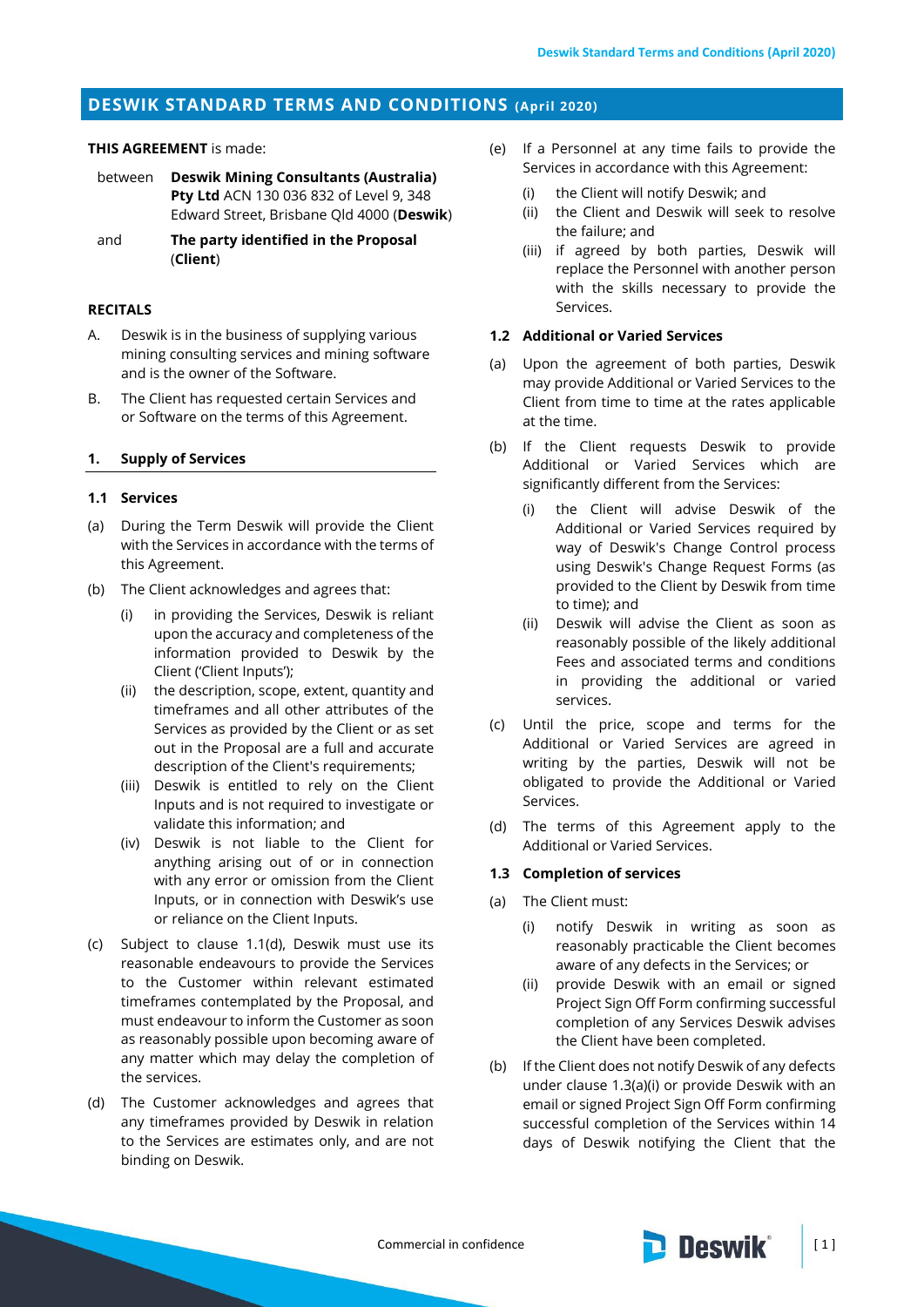relevant Services are complete, the Client is deemed to have accepted the Services.

(c) If the Client notifies Deswik of any defects under clause [1.3\(a\)\(i\),](#page-0-1) Deswik will, as soon as possible investigate and (where applicable) undertake rectification of the defects. Upon completion of any defect rectification the Client must promptly provide an email notification or signed Project Sign Off Form confirming the successful completion of the services, unless further defects exist. In this case, the Client is further required to notify Deswik of such defects.

### **1.4 Mutual Cooperation**

Both parties will:

- (a) inform the other party as soon as practicable of any unforeseen changes, new developments, or other issues that impact and influence the Services; and
- (b) wherever reasonably possible, accommodate each other's scheduling requirements.

#### **1.5 Third Party Reliance**

The Services and Deliverables will be provided to the Client solely for the Client's benefit and for the purpose of the project described in the Proposal. The Deliverables:

- (a) should not be shown, communicated or disclosed to any other person nor relied upon by any other person or for any other purpose, without Deswik's prior express written consent; and
- (b) must not be quoted or referred to in any public document or filed with any person without Deswik's prior express written consent.

Deswik accepts no duty of care or other liability in respect of the Services or the Deliverables:

- (c) to any person other than the Client (to the extent provided for in this Agreement); or
- (d) in respect of any matter outside the scope and limitations of the Proposal.

# **2. Supply of Hardware, Software, and Software Support and Maintenance Services**

Where Hardware, Software or Software Support and Maintenance Services are provided:

- (a) risk in the hardware or Software passes to the Client on delivery of that hardware or software to the Client;
- (b) physical title to that hardware or Software passes to the Client on payment of all Fees

attributable to that hardware or software to Deswik;

- (c) the Software will be provided on the on the terms set out in the EULA; and
- (d) the Software Support and Maintenance Services will be provided in accordance with the terms of the Software Support Agreement.

If the Client requires a licence to any Third Party Software or Deswik requires a licence to any Third Party Software for the purposes of providing the Services, the Client will be responsible for and indemnifies Deswik in respect to all costs of obtaining a licence or any other rights to use the Third Party Software.

### **3. Obligations**

### <span id="page-1-0"></span>**3.1 Client's Obligations**

To enable Deswik to provide the Services the Client must:

- (a) provide Deswik with:
	- (i) timely access to the Client's key Personnel;
	- (ii) timely Access to all required Systems and data (including, where necessary or desirable, administrative access);
	- (iii) timely access to premises, including any necessary security clearances, where required;
	- (iv) all items identified as Prerequisites in section 4 of the Proposal;
	- (v) internal stakeholder communication and engagement;
	- (vi) internal project management;
	- (vii) details of any work standards, policies and procedures that will apply to the Personnel while working at the premises or site designated by the Client; and
	- (viii) where the Services are to be performed at the Client's site, parking and other on-site infrastructure and facilities to enable the Personnel to provide the Services.
- (b) use reasonable endeavours to respond promptly and accurately to all reasonable requests by Deswik to provide information required for the performance of the Services;
- (c) ensure that all information provided to Deswik is accurate and complete and is not incomplete or misleading;
- (d) where access to a Client's premises or site is required, ensure the Client's premises or site are safe and comply with all relevant occupational health and safety legislation, regulations and industry standards;

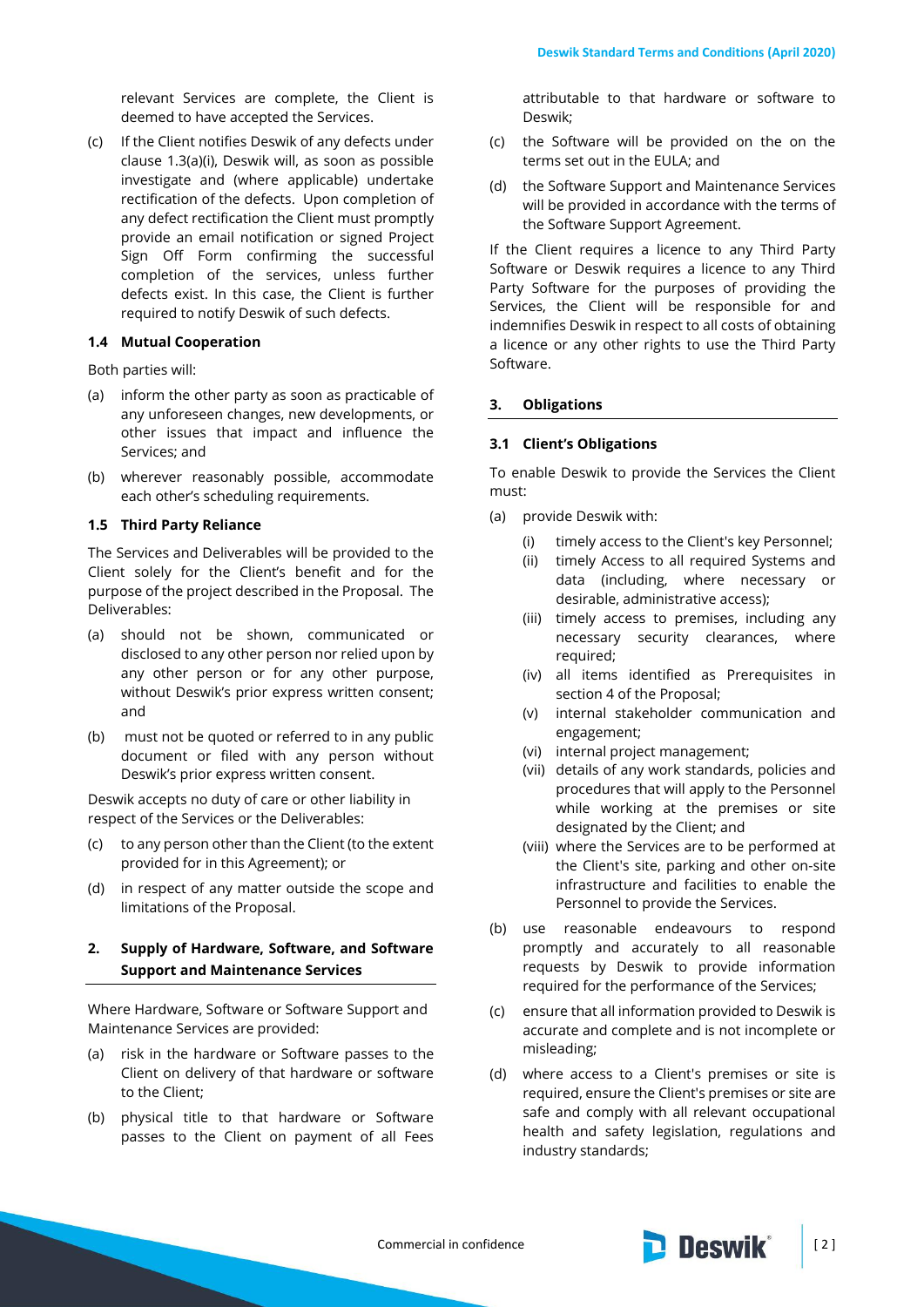- (e) where relevant, make available to Deswik suitable Personnel of the Client to:
	- (i) provide information about the Client's System and information technology environment;
	- (ii) resolve queries; and
	- (iii) provide such other information and assistance as is reasonably requested by Deswik and its personnel in relation to the provision of the Services.
- (f) coordinate and be responsible for the assignment of tasks to the Personnel; and
- (g) any other obligations as set out in the Roles and Responsibilities section of the Proposal.

The Customer acknowledges and agrees that if the Customer does not comply with this clause [3.1](#page-1-0) then Deswik is not obliged to supply the Services to the Customer.

### **3.2 Deswik's Obligations**

- (a) Deswik will ensure its personnel, when using the Client's premises or facilities:
	- (i) comply with all rules, directions and procedures, including those relating to security or occupational health and safety, which are in effect at the premises or facilities;
	- (ii) avoid unnecessary interference with the passage of people and vehicles; and
	- (iii) not create a nuisance or unreasonable noise or disturbance.

### **4. Fees, Expenses and Payment**

#### **4.1 Fees**

- (a) The Client must pay Deswik the Fees for the Services.
- (b) Fees for Services are payable on a time and materials basis.
- (c) Deswik will issue an invoice to the Client for the Fees and the Client must pay Deswik the Fee within 30 days of receipt a Tax Invoice from Deswik.
- (d) In addition to the Fees, Deswik must, upon presentation to the Client of receipts or other formal evidence, be reimbursed for:
	- (i) all reasonable out-of-pocket expenses; and (ii) all reasonable travel costs,

incurred by Deswik or the Personnel in performing the Services.

(e) Deswik may change its Fees from time to time by notification to the Client.

(f) Deswik may charge the Client Interest on any monies owing under this Agreement which are not paid within the period specified in this Agreement.

#### **4.2 Quotations**

Where at any time Deswik provides a quotation to the Client (including but not limited to as part of any Proposal) the Client acknowledges and agrees that the quotation is:

- (a) based on Deswik's reasonable assessment of the time and materials required to undertake the work based on the information available to Deswik at the time of preparing the quotation; and
- (b) Services are quoted on a time and materials basis, are indicative only, and are not binding on Deswik.

### **4.3 Disputes**

If at any time the Client disputes an amount included in a Tax Invoice, the Client must immediately pay the amount not in dispute.

# **4.4 Deferral of performance**

If the Client fails to pay any Fees in accordance with this agreement, and such failure continues for 14 days after the Client is notified of such failure, without limiting any other remedies available to Deswik, Deswik may defer performance of all Services (whether or not relevant to those Fees), or suspend the Client's access to all Services, until the outstanding Fees are paid.

### **5. Term**

- (a) Subject to clause [5\(b\),](#page-2-0) this Agreement has effect from the Commencement Date and, unless terminated earlier in accordance with the provisions of this Agreement, remains in force until:
	- (i) the end of the Term; or
	- (ii) Deswik notifying the Client that the Services are complete.
- <span id="page-2-0"></span>(b) If, prior to the end of the Term, the parties agree in writing that this Agreement is to have effect for a mutually agreed period after the end of the Term, this Agreement, unless terminated earlier in accordance with the provisions of this Agreement, remains in force until the expiration of that period.
- <span id="page-2-1"></span>(c) If Deswik continues to provide Services to the Client after the end of the Term without this Agreement being formally extended under clause [5\(b\),](#page-2-0) the terms of this Agreement will

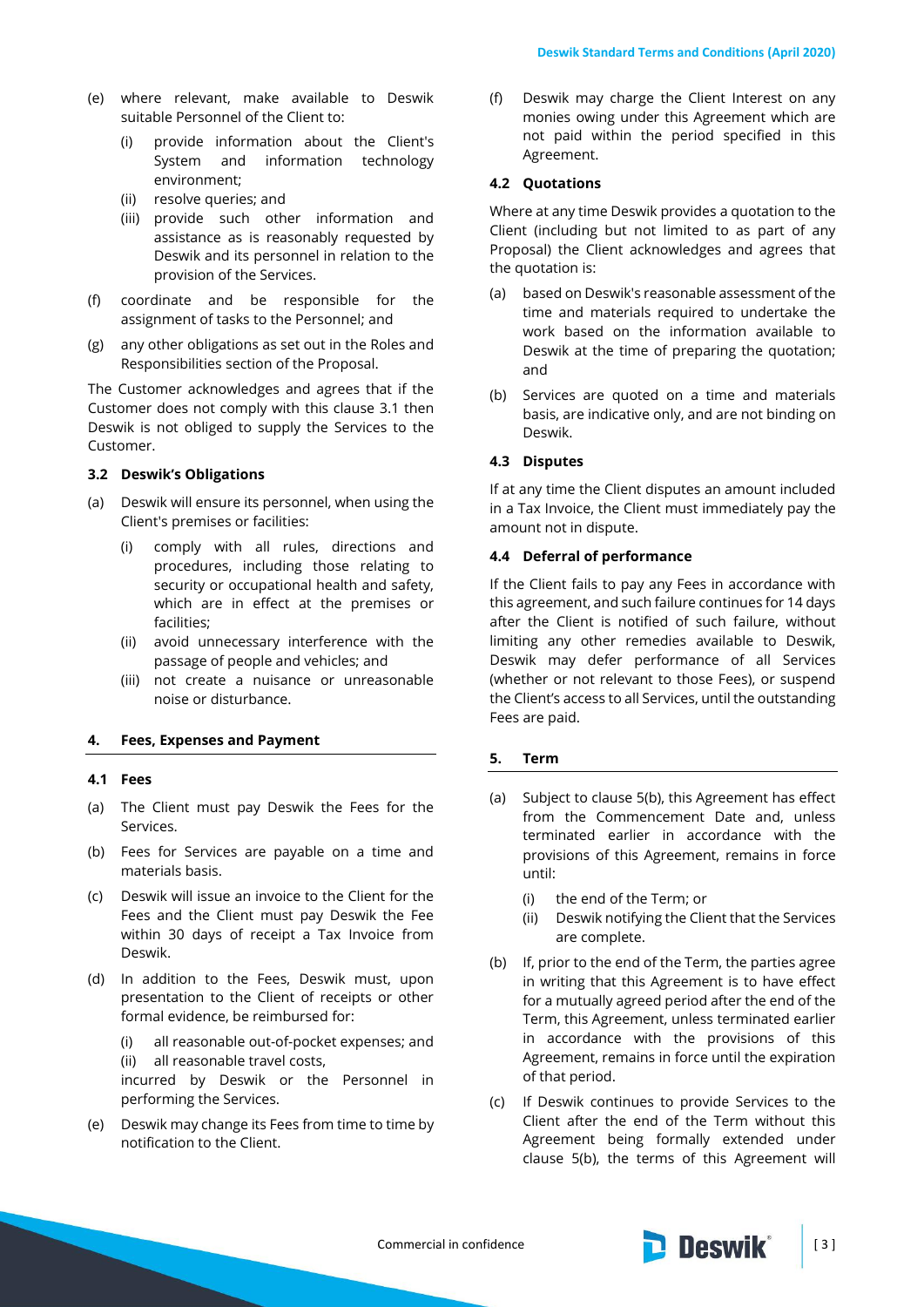continue to apply and following provisions will also apply:

- (i) The Services will be provided on a month to month basis.
- (ii) The Fees may be reviewed and increased whenever Deswik determines it appropriate (taking into account its normal fees for similar goods and services at the relevant time).
- (iii) The Agreement may be terminated at any time by either party giving to the other party 30 day's notice in writing.

# **6. GST**

- (a) The amounts payable by the Client to Deswik for, or in connection with, any Supply under this Agreement do not include any GST.
- (b) The Client must pay Deswik an additional amount on account of GST equal to the amounts payable by the Client for the Supply multiplied by the prevailing GST rate.
- (c) Subject to clause [6\(d\),](#page-3-0) the additional amount on account of GST is payable at the same time and in the same manner as the amounts payable by the Client are required to be paid to Deswik.
- <span id="page-3-0"></span>(d) The Client is not required to pay the additional amount on account of GST until Deswik has provided the Client with a tax invoice which is in an approved form for GST purposes.
- (e) To the extent that the amounts for the Supply consist of the reimbursement or indemnity for any liabilities, costs or expenses incurred by Deswik, in this Agreement the amount of those liabilities, costs or expenses are deemed to be net of any refund or input tax credit of GST to which Deswik is entitled as a result of incurring the liability, cost or expense.

# **7. Intellectual Property Rights**

# **7.1 Deswik Background IP**

- (a) The Client acknowledges that it does not own any rights (including Intellectual Property Rights) in Deswik's Background IP.
- (b) In particular, all Intellectual Property Rights in the Software are owned by Deswik, and nothing in this Agreement assigns the Client any Intellectual Property Rights in the Software.
- (c) Subject to third party rights, Deswik grants to the Client a non-exclusive license to use Deswik's Background IP (excluding the Software) to:
	- (i) receive the Services during the Term; and
- (ii) use the Deliverables for the Client's internal business purposes.
- (d) For clarity:
	- (i) the license contemplated by clause 7.1(d) includes the right for the Client to use the Deliverables to provide a service to third party clients of the Client, but does not permit the Client to resupply the Services to third parties;
	- (ii) the Software will be provided on the terms set out in the EULA;
	- (iii) any improvements, modifications or developments that Deswik makes to the Software in connection with the Services ('Improvements'), are the exclusive property of Deswik and the Client agrees to take all necessary steps to ensure all right, title and interest in any such Improvements, including the Intellectual Property Rights, vest in Deswik; and
	- (iv) use of Intellectual Property Rights relating to any Software Support and Maintenance Services will be governed by the terms of the Software Support and Maintenance Agreement.
- (e) All Intellectual Property Rights in the Proposal are owned by Deswik.

# **7.2 Client Background IP**

- (a) Deswik acknowledges that it does not own any rights (including Intellectual Property Rights) in the Client Background IP.
- (b) The Client grants to Deswik a non-exclusive, royalty free licence during the Term to use, reproduce, modify, adapt and further develop all Intellectual Property Rights in the Client Background IP, but only to the extent required to enable Deswik to provide the Services.
- (c) Deswik will ensure that the Client Background IP is only used, copied, supplied and reproduced as necessary for the purposes of this Agreement.

# **7.3 Project IP**

- (a) Subject to clause 7.3(c), Deswik assigns to the Client all Project IP. Deswik will do all things, including executing all documents, necessary to give effect to this clause.
- (b) Notwithstanding anything else in this Agreement, the Client will own all rights, including Intellectual Property, in Project IP comprising developments to or manipulations of the Client's data, and any data files, database, documentation or records in which the Client's data is contained or which otherwise relate to the Client's data.

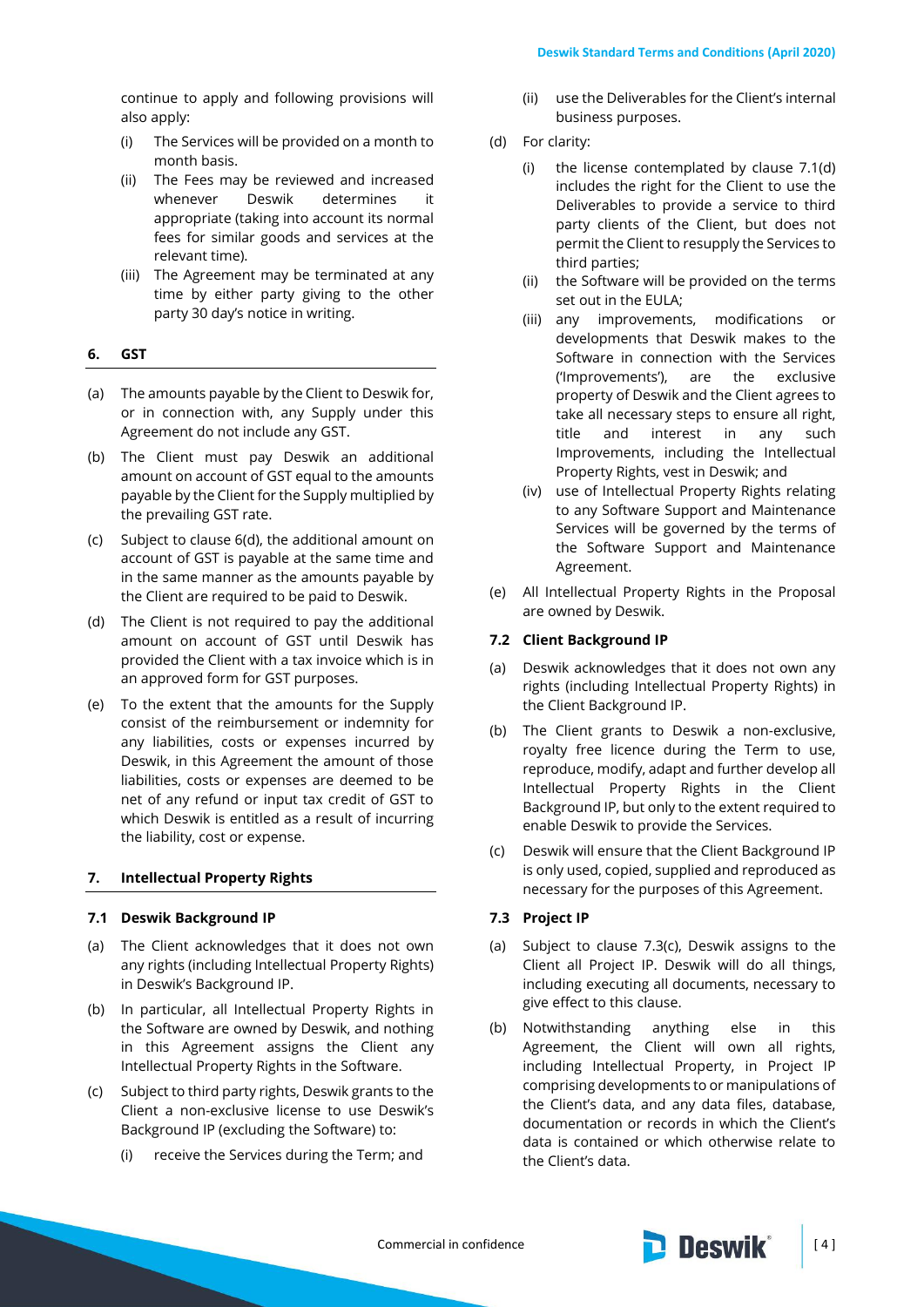(c) The Client grants to Deswik a non-exclusive, perpetual license to use the Project IP in connection with Deswik's business, including to reuse non Client-specific Project IP for other clients of Deswik; but subject at all times to Deswik's obligations of confidentiality to the Client, whether under clause 8 of this Agreement or otherwise.

### **7.4 Third Party Software**

The Client acknowledges and agrees that unless expressly stated in the Proposal, Deswik does not grant the Client a licence to use any Third Party Software.

### **7.5 No use of Deswik's marks**

The Client must not, and must ensure that its officers, employees, agents and subcontractors do not, use the trade marks or logos of Deswik except with the prior written consent of Deswik.

### <span id="page-4-0"></span>**8. Confidentiality**

### **8.1 Access to Confidential Information**

Each party acknowledges that the other party, its employees or agents, may be given access to Confidential Information relating to the other parties' business or the operation of this Agreement or any negotiations relating to this Agreement.

### **8.2 Obligations of Confidence**

Each party undertakes to:

- (a) hold in strict confidence all Confidential Information which comes into its possession; and
- (b) as far as commercially feasible, take the same degree of care to protect the other party's Confidential Information as the party uses to protect its own Confidential Information.

# **8.3 Survival**

The obligations of confidence in this clause [8](#page-4-0) survive expiry or termination of this Agreement.

### **9. Force Majeure**

Neither party will be:

- (a) in breach of this agreement as a result of; or
- (b) liable for,

any failure or delay in the performance of that party's obligations under this Agreement to the extent that the failure is caused by a Force Majeure Event.

### **10. Termination**

#### **10.1 Termination by Client**

Without prejudice to any rights or remedies of the Client, the Client may, by at least seven (7) days' notice in writing to Deswik, terminate this Agreement if:

- (a) Deswik breaches its obligations under this Agreement and:
	- (i) the breach is not capable of remedy;
	- (ii) if capable of remedy, the breach is not remedied within 30 days of receipt of written notice by Deswik requiring the breach to be remedied; or
- (b) an Insolvency Event occurs in respect to Deswik.

### **10.2 Termination by Deswik**

Without prejudice to any rights or remedies of Deswik, Deswik may, by at least seven (7) days' notice in writing to the Client, terminate this Agreement if:

- (a) the Client fails to pay an undisputed invoice within 30 days of receipt of that invoice and persists in that failure for a period of 14 days after receipt of notice given by Deswik to the Client;
- (b) the Client breaches its obligations under this Agreement and:
	- (i) the breach is not capable of remedy;
	- (ii) if capable of remedy, the breach is not remedied within 30 days of receipt of written notice by the Client requiring the breach to be remedied,

unless the breach, having regard to its nature and importance does not justify termination; or

(c) an Insolvency Event occurs in respect to the Client.

### **10.3 Termination for convenience**

Either party may terminate this agreement at any time by giving 30 days' notice to the other party.

### **10.4 After termination**

- (a) Termination of this Agreement does not affect any accrued right or liability of either party nor will it affect the coming into force or the continuation in force of any provision of this Agreement that is expressly or by implication intended to come into or continue in force on or after the termination.
- (b) The Client must promptly pay to Deswik all money due and owing as at the date of termination of this Agreement.
- (c) Deswik must promptly deliver up or return to the Client the Confidential Information including

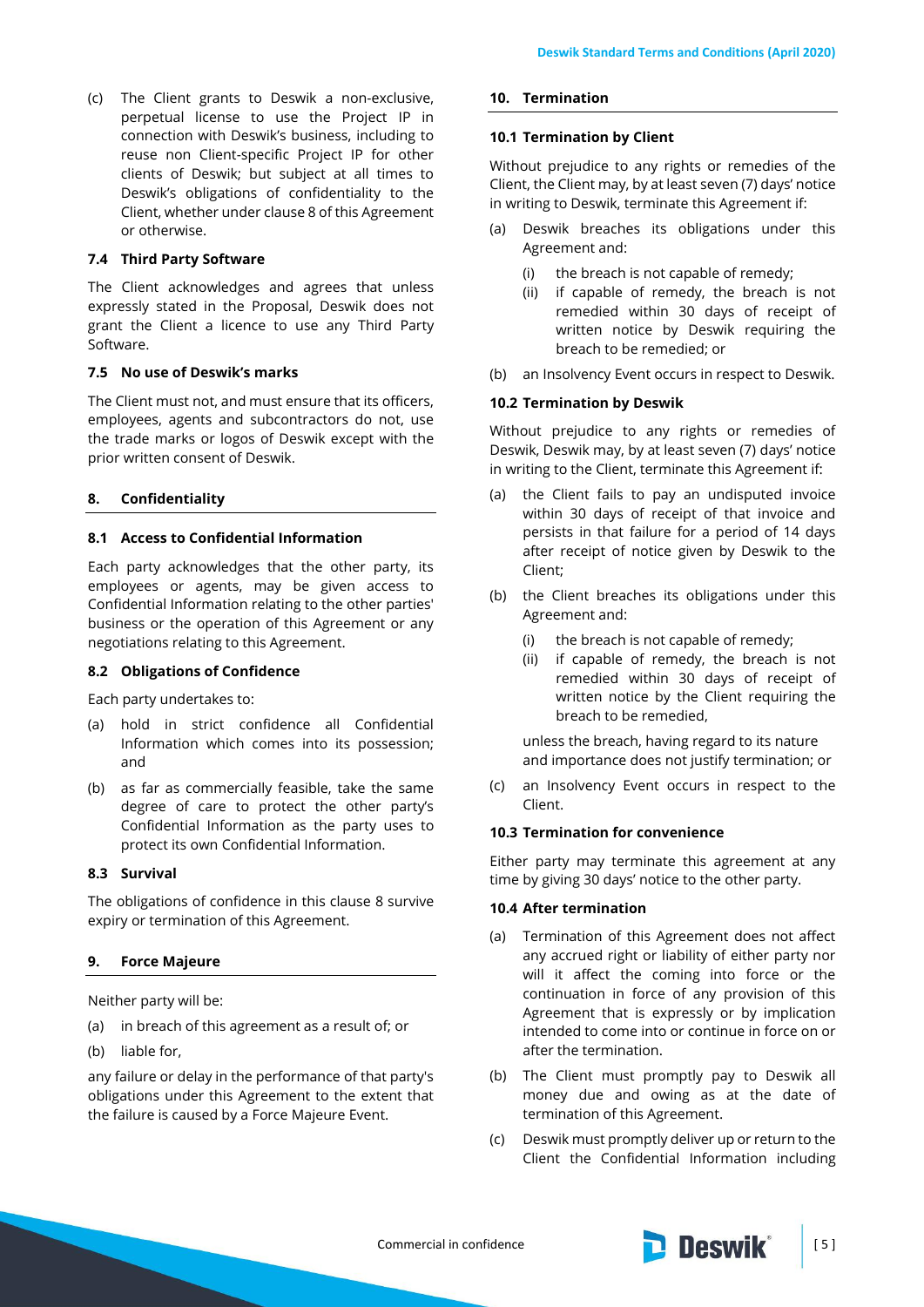documents, reports and records of the Client's in Deswik's possession, custody or control.

- (d) The Client must promptly deliver up or return to Deswik the Confidential Information including documents, reports and records of Deswik in the Client's possession, custody or control.
- (e) The Client must pay any Fees that Deswik notifies the Client in writing are attributable to Third Party Software for the remainder of the period for which those Fees would have been payable, but for termination.

# **11. Relationship**

The parties agree that this Agreement creates the relationship of principal and independent contractor and does not constitute:

- (a) a joint venture;
- (b) a partnership between the Client and Deswik;
- (c) a relationship of agency between the Client and Deswik; or
- (d) a relationship of employer and employee between the Client and Deswik or the Client and the Personnel.

### **12. No authority to bind**

Deswik acknowledges that it does not have the authority to incur, and agrees not to incur, any obligation or liability on behalf of the Client, except with the express written consent or instructions of the Client.

### **13. Disclaimer and Limitation of Remedies**

### **13.1 Customer Warranty**

The Customer warrants that:

- (a) the Customer's premises and any other premises at which the Services are performed, and travel to and from those premises, will be safe; and
- (b) use of the Customer Material by Deswik in accordance with this agreement will not infringe the Intellectual Property Rights of any third party.

### **13.2 Accuracy and Reliance Warranties**

- (a) The Customer represents and warrants, and it is a condition of this agreement, that:
	- (i) all information provided by the Customer or on the Customer's behalf to Deswik is accurate and is not, whether by omission of information or otherwise, misleading;
- (ii) the Customer has not withheld from Deswik any document, information or other fact material to the decision of Deswik to enter into this agreement or any Proposal; and
- (iii) the Customer did not rely upon any representation made to the Customer by Deswik or any Related Body Corporate of Deswik (if any) prior to entry into this agreement.
- (b) The Customer acknowledges that Deswik is relying on the information provided by the Customer in preparing the Proposal and any other relevant scoping documents and timeframes in connection with the Services.

### **13.3 No Warranty**

- (a) Deswik takes commercial steps to provide the Services so as to meet the Client's requirements. However, Deswik gives no warranty that the Services will be fit for any particular purpose or will be performed within any particular time.
- (b) Under no circumstances will Deswik be liable for any incidental, special, indirect, direct or consequential damages or loss of profits, interruption of business, loss of business opportunity or goodwill, any claims for indirect, special or punitive damages, third party claims or any indirect or consequential losses or related expenses which may arise from or be related to the performance of this Agreement or the installation or use of any Software, including but not limited to those resulting from defects in the Software, or loss or inaccuracy of data of any kind and whether or not Deswik has any notice of the possibility of such damages.
- (c) If Deswik breaches any provision of this agreement, Deswik's sole and exclusive maximum liability, whether based in contract, tort, or otherwise, will not in any event exceed the lesser in value of:
	- (i) re-performing the Services; or
	- (ii) re-performance of the Services by a third party reasonably acceptable to Deswik.
- (d) The Client agrees that the Client must commence any action arising out of or related to this Agreement and the Services or the Client's use of the Software or other Services within one (1) year of the loss or damage arising. After that time the Client agrees that any cause of action will be permanently barred.
- (e) Nothing in this Agreement is intended or will be construed as excluding or modifying any statutory rights, warranties or conditions which are applicable to this Agreement or the Software

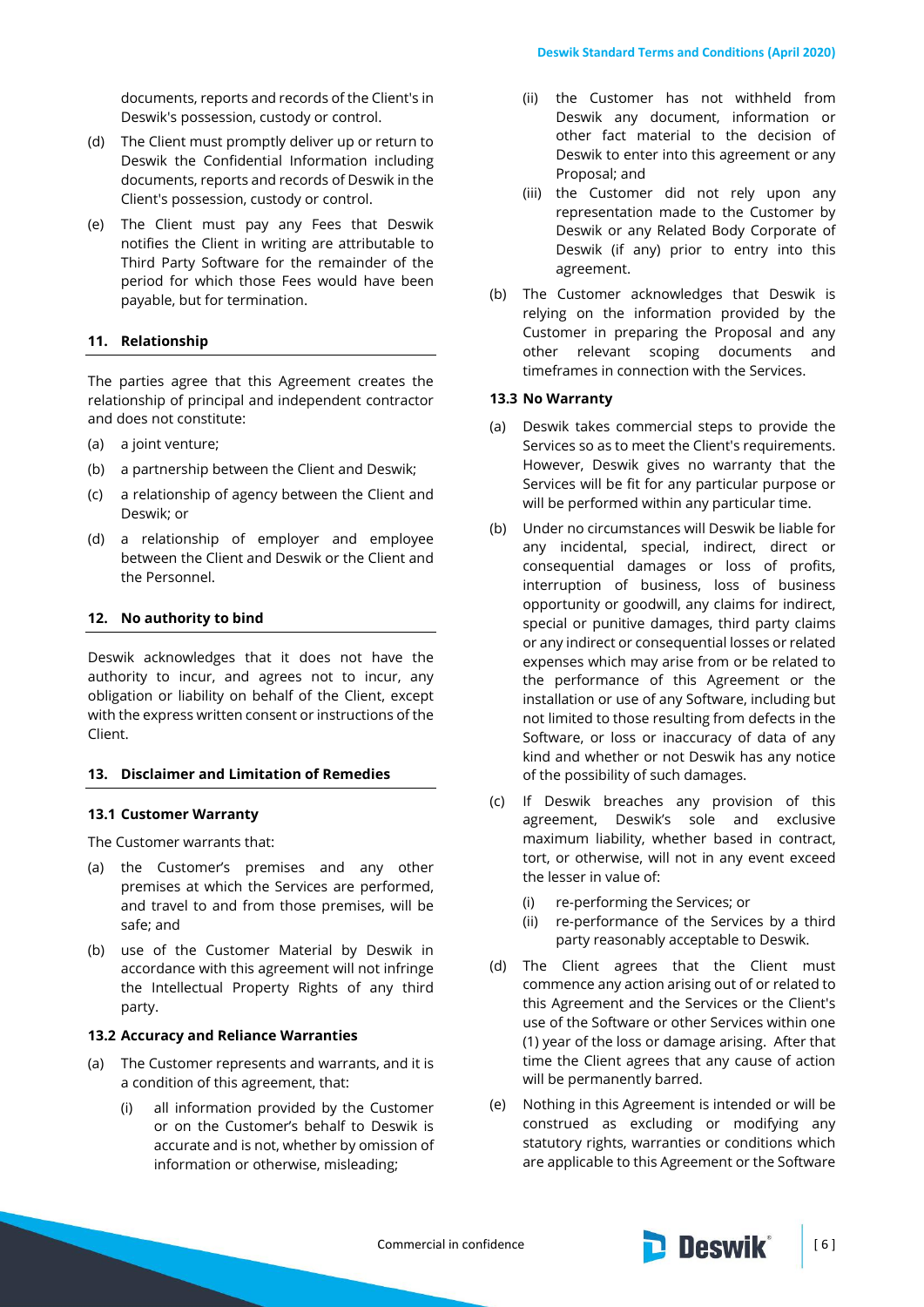and which by virtue of any legislation (including the Competition and Consumer Act 2010 (Cth)) may not be modified or excluded.

### **14. Representatives**

Each party will on the Commencement Date and from time to time if a nominated representative is replaced, advise the other party of the name and contact details of their nominated representative to:

- (a) facilitate communication between the parties and facilitate the provision of the Services;
- (b) provide any information required by a party in respect to the Services;
- (c) deal with any issues which arise in respect to the Services or this Agreement; and
- (d) receive any notices given under this Agreement.

### **15. Non-Solicitation**

Neither party will either during the Term or for a period of six months after the Term or any extension of the Term, solicit the services of any employee of the other party.

#### **16. Assignment or other Transfer**

Neither party may assign all or any of its rights or obligations under this Agreement to any other person or entity without the prior written consent of the other party.

#### <span id="page-6-0"></span>**17. Dispute Resolution**

# <span id="page-6-1"></span>**17.1 Agreement to Participate in Dispute Resolution**

The parties agree to comply with the dispute resolution provisions of this clause [17](#page-6-0) in respect to any dispute which arises between the parties in respect to this Agreement prior to commencing any litigation or arbitration.

### **17.2 Dispute notice**

If there is a dispute between the parties, then either party may give a notice to the other succinctly setting out the details of the dispute and stating that it is a dispute notice given under this clause [17.1.](#page-6-1)

### <span id="page-6-2"></span>**17.3 Notice in response**

Within 5 Business Days after the delivery of the dispute notice, the recipient must deliver to the other party a notice in response:

(a) acknowledging the party's receipt of the dispute notice;

- (b) stating that it is a notice given under this clause [17.3;](#page-6-2) and
- (c) succinctly setting out any information it believes is directly relevant to the dispute.

#### <span id="page-6-3"></span>**17.4 Initial meeting**

- (a) The parties must meet within 10 Business Days after the date of delivery of the dispute notice and attempt to resolve the dispute.
- (b) Each party must use its best endeavours to resolve the dispute and act in good faith.

#### **17.5 Mediation**

- (a) If the dispute is not resolved within 10 Business Days of the meeting held pursuant to clause [17.4](#page-6-3) or such further period as the parties may agree, any party may refer the dispute to the Australian Disputes Centre (ADC) for mediation.
- (b) The mediation will be conducted in accordance with the ADC Commercial Mediation Guidelines which set out the procedures to be adopted, the process of selection of a mediator and the costs involved.

#### **17.6 Agreement remains in force**

The parties must each continue to perform their respective obligations under this agreement pending resolution of the dispute.

### **17.7 Injunctions**

Nothing in this clause [17](#page-6-0) prevents any of the parties from commencing injunctive relief where damages may be an inadequate or inappropriate remedy.

### **17.8 Survival**

This clause [17](#page-6-0) survives rescission, termination or expiry of this Agreement.

#### <span id="page-6-4"></span>**18. Notices**

- (a) A notice given under this agreement must be:
	- (i) in writing and signed by or for the sender;
	- (ii) directed to the recipient's address specified in this agreement or as varied by written notice; and
	- (iii) left at, or sent by prepaid registered post, hand delivery or facsimile to, that address.
- (b) A notice is deemed to have been given:
	- (i) if left at the recipient's address or hand delivered, on the day of delivery;
	- (ii) if sent by prepaid registered post, 5 Business Days after the date of posting; or
	- (iii) if sent by facsimile, when the sender's facsimile machine records that it has been transmitted without Error.

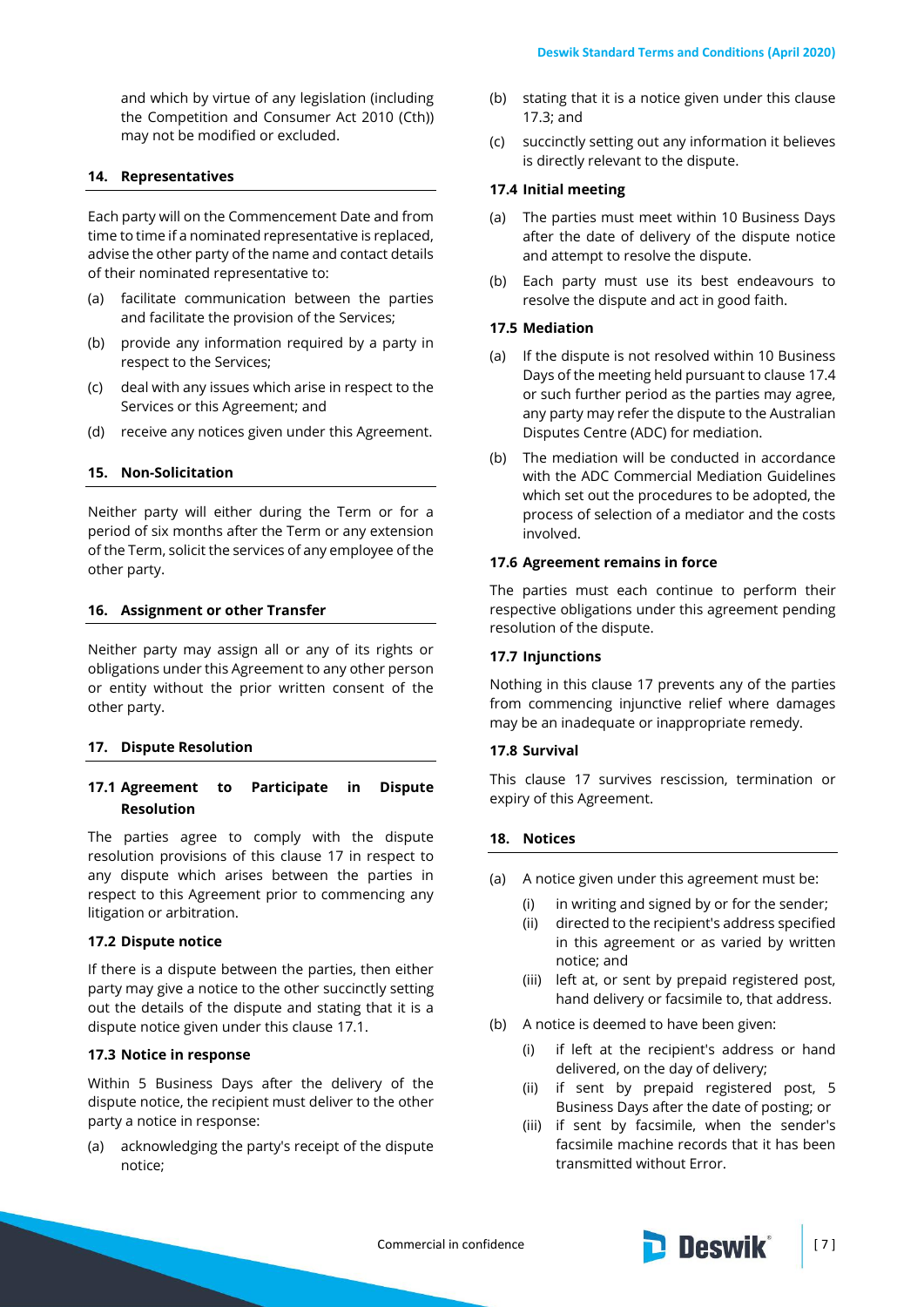(c) The provisions of this clause [18](#page-6-4) are in addition to any other mode of service permitted by law.

# **19. Miscellaneous**

### **19.1 Governing Law and Jurisdiction**

This agreement is governed by the laws applicable in Queensland and the parties submit to the jurisdiction of the Queensland courts in respect of all matters arising under or in connection with this Agreement.

### **19.2 Entire Agreement**

This Agreement the EULA and the Software Support Agreement constitutes the entire agreement between the parties about its subject matter and supersedes all prior contracts, arrangements and understandings in relation to that subject matter and may only be altered in writing signed by all parties.

### **19.3 Counterparts**

This Agreement may be executed in any number of counterparts each of which is taken to be an original. All of those counterparts taken together constitute one instrument. An executed counterpart may be delivered by facsimile.

### **19.4 Waivers**

A waiver by a party of any of its rights under this agreement must be in writing and does not operate as a waiver of any other right or as a future waiver of that or any other right.

### **19.5 Costs and expenses**

Each party must pay its own costs and expenses in respect of the negotiation, preparation and execution of this Agreement and any other document executed pursuant to this Agreement.

# **19.6 Further Action**

Each Party must do all things and sign all documents reasonably necessary to give effect to this agreement and the transactions contemplated by it.

### **19.7 No Merger**

None of the provisions of this Agreement merge on termination, settlement or completion of this Agreement, nor are affected by the signing and/or delivery of any other document.

# **19.8 Client's Acknowledgements**

(a) Any material made available by Deswik and any statement made by Deswik in the Proposal is Deswik's own material and information. The Client in entering into this Agreement relied upon its own personal assessment and enquiries with respect to that material, those statements and the Agreement.

- (b) The Client acknowledges, before entering into this Agreement, the need for the Client to:
	- (i) consider the terms of this Agreement; and
	- (ii) obtain independent legal advice on the meaning of the provisions of this Agreement and their legal or practical effect,

including the risks of entering into this Agreement and the parties performing the transactions contemplated by the Proposal.

### **19.9 Severance**

If any provision or part of a provision of this Agreement is invalid or unenforceable in any jurisdiction:

- (a) the provision must be read down for the purposes of the operation of that provision in that jurisdiction, if possible, so as to be valid and enforceable; or
- (b) if the provision cannot be read down it must be severed if it is capable of being severed, without affecting the remaining provisions of this Agreement or affecting the validity or enforceability of that provision in any other jurisdiction and the parties must consult in good faith to determine whether any amendment or substituted provision is required.

# **20. Definitions and Interpretation**

# **20.1 Definitions**

In this Agreement unless the contrary intention is apparent or the context otherwise requires:

**Access** means any interaction or communication with the System by way of any communications mechanism using guided or unguided electromagnetic energy that causes the System to react or respond, in any manner whatsoever, to such interaction or communication and **Accessing** has a corresponding meaning.

**Accessible Code** means source code that is unprotected and accessible in the Software and includes, without limitation, scripts, macros, custom reports and workflows.

**Additional or Varied Services** means any additional services requested by the Client from time to time including any varied services or the provision of any Excluded Services.

**Additional Software** means updates, patches, new functionality, supplements, plugins, custom modifications or new functionality specific to the

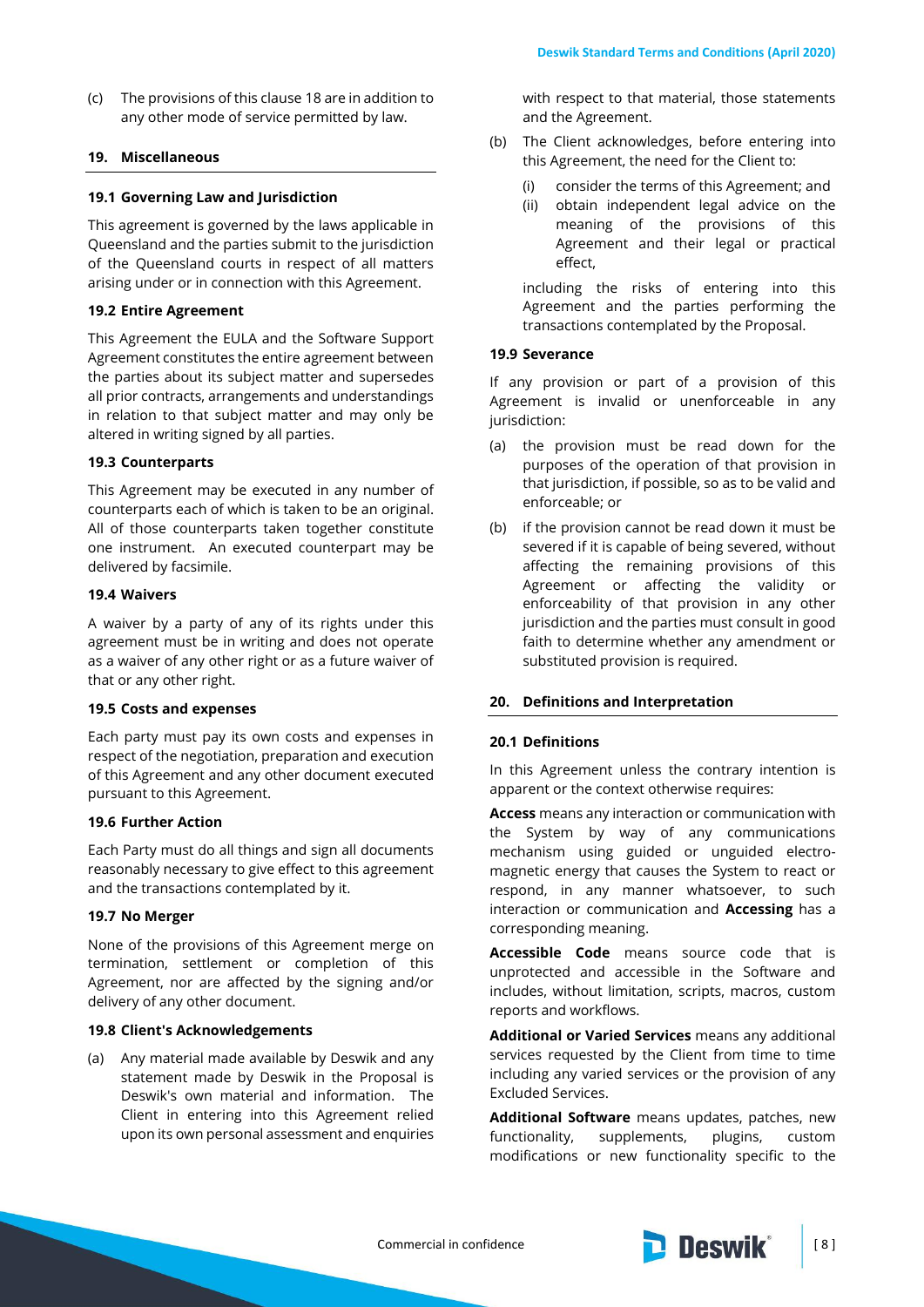Licensee's needs, or other add-on components of the Software.

**Business Day** means a day that is not a Saturday, Sunday or a public holiday in Brisbane, Queensland.

**Change Control Process** means Deswik's Change Control Process which forms part of the Deswik Project Management framework as notified by Deswik to the Client from time to time.

**Client** means the client identified as such at the commencement of the Proposal.

**Client Background IP** means Intellectual Property Rights owned by or licensed to the Client, which existed prior to the date of this Agreement or which were developed or acquired by the Client independently of this Agreement, and which are provided by or on behalf of the Client to Deswik for the purposes of this Agreement. Client Background IP includes the Client Material.

**Client Material** means any material provided by or to which access is given by the Client to Deswik for the purposes of this agreement including documents, equipment, reports, technical information, studies, plans, charts, drawings, calculations, tables, trade marks, logos, schedules and data stored by any means.

**Commencement Date** means the date specified in the 'Project Resources and Timing' section of the Proposal.

**Confidential Information** means information relating to a party's Intellectual Property or to a party's business operations including, without limitation:

- (a) any information that is designated by a party as confidential;
- (b) the Software including the source codes;
- (c) all information given or obtained in circumstances where it could reasonably be inferred as being confidential;
- (d) the terms of this Agreement; and
- (e) all know-how, techniques, processes and commercial and financial information of a party,

but does not include information that:

- (f) becomes publicly available other than as a result of a breach of clause [8;](#page-4-0)
- (g) is authorised, permitted or directed to be disclosed by the other party;
- (h) is required to be disclosed by law; or
- (i) is required to be disclosed to a party's legal or financial advisers.

**Deliverable** means any materials produced or supplied by or on behalf of Deswik in performance of the Agreement.

**Deswik Background IP** means Intellectual Property Rights owned by or licensed to Deswik and which are:

- (a) used by Deswik in the performance of the Services; or
- (b) otherwise made available to the Client by Deswik under or in connection with this Agreement,

and which existed prior to the date of this Agreement or which was developed or acquired by Deswik independently of this Agreement. Deswik Background IP does not include Project IP. Deswik Background IP does include the Software and the Deswik Material.

**Deswik Material** means any material provided by or to which access is given by Deswik to the Client for the purposes of this agreement including the Deliverables, documents, equipment, reports, technical information, studies, plans, charts, drawings, calculations, tables, schedules and data stored by any means but excludes the Software and the Third Party Software.

**Embedded Software** means any third party software which may contain Accessible Code or Protected Code licensed by Deswik from a third party and embedded in the Software.

**Error** means a verifiable and reproducible failure of the Software to conform in any material respect to the published specifications under conditions of normal use.

**Error Correction** means a modification or addition that, when made or added to the Software, brings the Software into material conformity with the published specifications.

**EULA** means Deswik's End User Licence Agreement in respect to the Software.

**Excluded Services** means those excluded services and support identified in the 'Exclusions' section of the Proposal.

**Fees** means the fees set out or calculated in the manner specified in the 'Investment' section of the Proposal.

**Force Majeure Event** means any occurrence or omission outside a party's control including, without limitation:

- (a) a physical natural disaster including fire, flood, lightning or earthquake or the after-effects of a physical natural disaster (including without limitation, electricity or telecommunication disruption or travel disruptions or restrictions);
- (b) war or other state of armed hostilities (whether war is declared or not), insurrection, riot, civil

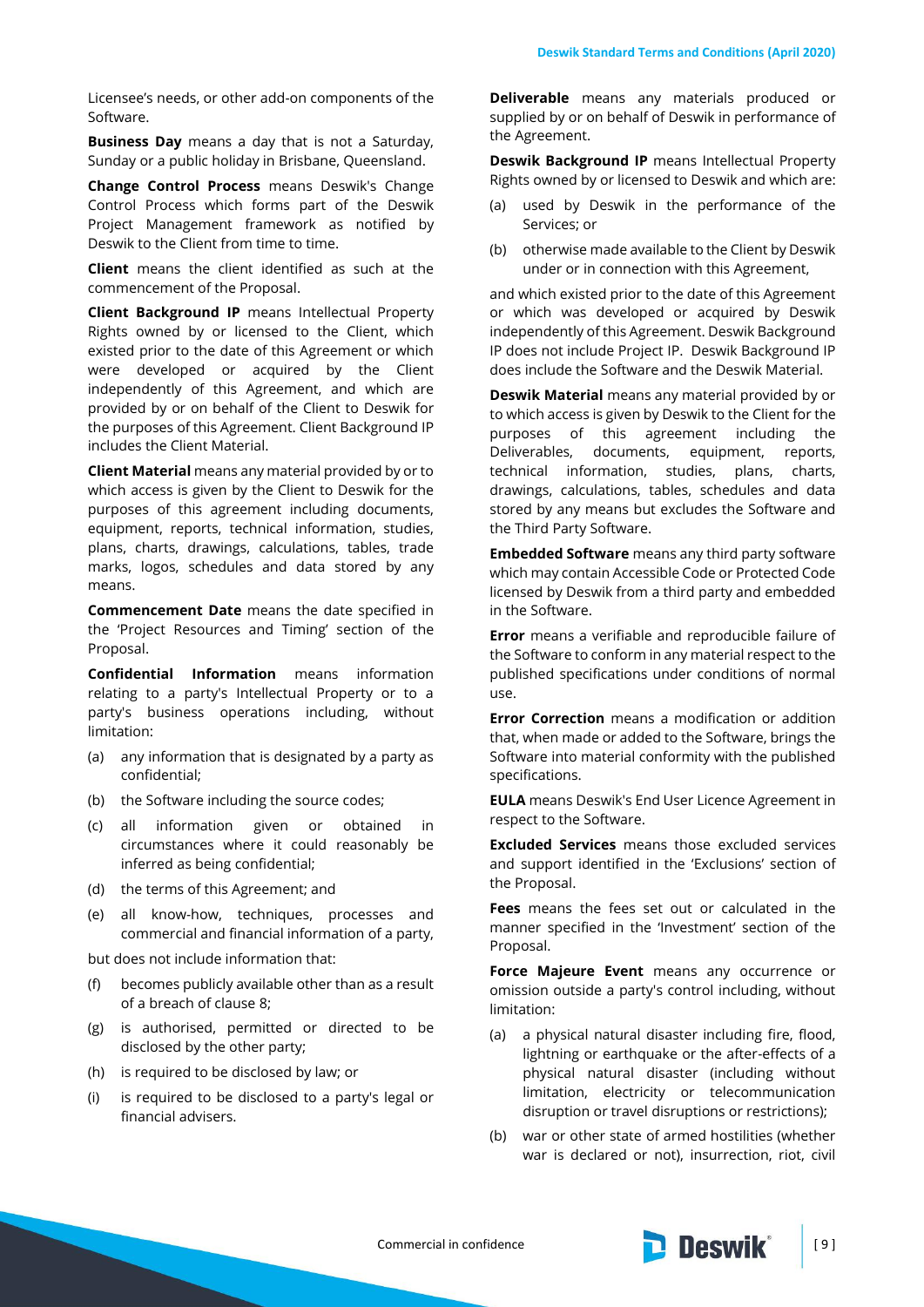commotion, act of public enemies, national emergency (whether in fact or in law) or declaration of martial law;

- (c) epidemic or quarantine restriction;
- (d) failure of a third party service provider;
- (e) failure of third party hardware or software;
- (f) confiscation, nationalisation, requisition, expropriation, prohibition, embargo, restraint or damage to property by or under the order of any government agency;
- (g) any law taking effect after the date of this agreement which has an adverse impact on Deswik's ability to provide the Services; and
- (h) strike, lock-out, stoppage, labour dispute or shortage including industrial disputes that are specific to a party or the party's subcontractors.

**GST** has the same meaning it does in section 195-1 of the GST Act.

**GST Act** means *A New Tax System (Goods and Services Tax) Act 1999* and any related or similar legislation.

#### **Insolvency Event** means:

- (a) a liquidator, receiver, receiver and manager, administrator, official manager or other controller (as defined in the Corporations Act 2001 (Cth)), trustee or controlling trustee or similar official is appointed over any of the property or undertaking of the person;
- (b) the person or the person's property or undertaking becomes subject to a personal insolvency arrangement under Part X of the Bankruptcy Act 1966 (Cth) or a debt agreement under Part IX of the Bankruptcy Act 1966 (Cth);
- (c) the person is or becomes unable to pay its debts when they are due or is or becomes unable to pay its debts within the meaning of the Corporations Act 2001 (Cth) or is presumed to be insolvent under that Act;
- (d) the person ceases to carry on business; or
- (e) an application or order is made for the liquidation of the person or a resolution is passed or any steps are taken to liquidate or pass a resolution for the liquidation of the person, otherwise than for the purpose of an amalgamation or reconstruction.

**Intellectual Property** includes patents, designs, registered designs, copyright, literary and artistic works, circuit layouts, registered and unregistered trademarks, trade and business names, trade secrets, applications of any of the above, as well as rights in and to inventions, discoveries, improvements, look and feel, works and names.

**Intellectual Property Rights** means the rights comprised in any Intellectual Property or other proprietary rights whether at common law or by statute, rights to apply for registration under a statute in respect of those or like rights and rights to protect goodwill or confidential information.

**Interest** means payment of interest calculated on a daily basis and capitalised monthly at the rate which is 2% in excess of the published Australia and New Zealand Banking Group Limited variable interest rate for personal loans or, if lower, any maximum rate permitted by an applicable law.

**Personnel** means the skilled personnel to be provided by Deswik to the Client to provide the Services, including the Personnel identified in the 'Project Resourcing and Timing' section of the Proposal.

**Project IP** means all Intellectual Property Rights arising or created by Deswik or a third party exclusively for the Client in performing the Services, but does not include Deswik Background IP.

**Proposal** means the proposal provided by Deswik to the Client in respect to the Services.

**Protected Code** means any source code which Deswik or a third party has taken steps to protect from Access.

**Services** means the scope of work and deliverables detailed in the 'Scope of Work and Deliverables' section of the Proposal.

**Software** means the software that accompanies the EULA, including computer software, Additional Software, Embedded Software, Accessible Code, Protected Code and associated media, printed materials, 'online' or electronic documentation, and internet based services.

**Software Support Agreement** means a Software Support and Maintenance Agreement under which Deswik provides software support and maintenance services to the Client.

**Software Support and Maintenance Services** means any software support and maintenance services to be provided by Deswik to the client

**Supply** has the same meaning it does in section 9-10 of the GST Act and excludes any "GST-free supplies" and "input taxed supplies" as those terms are defined in section 195-1 of the GST Act.

**System** means the designated information technology environment in which the Software is to be used.

**Tax Invoice** has the meaning given to that term in the GST Act.